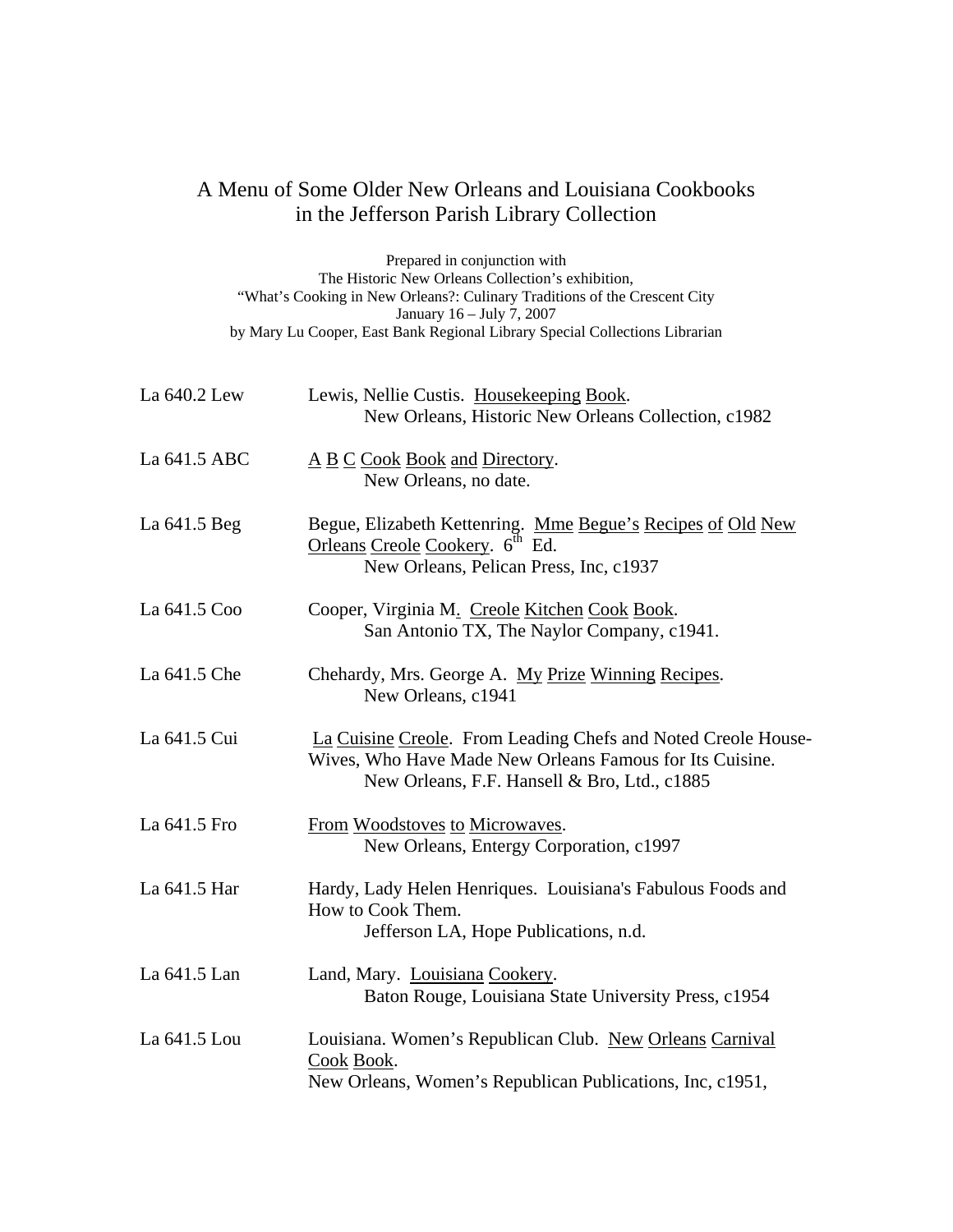| La 641.5 Mar    | Martinez, Raymond J. Louisiana Cookery.<br>New Orleans, Industries Publishing Agency, c1950                                                                                                              |
|-----------------|----------------------------------------------------------------------------------------------------------------------------------------------------------------------------------------------------------|
| La 641.5 Nat    | National Society of the Colonial Dames of America in the State of<br>Louisiana. To a King's Taste.<br>New Orleans, National Society of the Colonial Dames of<br>America in the State of Louisiana, c1952 |
| La 641.5 Ori    | The Original Picayune Creole Cook Book. 11 <sup>th</sup> ed.<br>New Orleans, Times-Picayune Pub. Company, c1947.                                                                                         |
| La 641.5 Ori    | The Original Picayune Creole Cook Book. Reprinted from 5 <sup>th</sup> Ed.<br>New Orleans, Times-Picayune Pub. Company, c1936.                                                                           |
| La 641.5 Ott    | Ott, Eleanore. Plantation Cookery of Old Louisiana. 3 <sup>rd</sup> ed.<br>New Orleans, Pelican Press, c1949.                                                                                            |
| La 641.5 Ric    | Richard, Lena. New Orleans Cook Book.<br>Boston, Houghton Mifflin Company, c1940                                                                                                                         |
| La 641.5 Sau    | Sauce for the goose: a New Orleans Cook Book. Ed by Louisiana<br>Pond Auxiliary of Blue Goose International. c1948.                                                                                      |
| La 641.5 Sco    | Scott, Natalie Vivian. Gourmet's Guide to New Orleans.<br>New Orleans, Scott & Jones, c1951.                                                                                                             |
| La 641.5 Ush    | Usher, Ethel Wight. Food for Gourmets.<br>New Orleans, Rogers Printing Company, c1940                                                                                                                    |
| La 641.5 Vid    | Vidrine, Mercedes. Quelque chose deDoux avec une demi-tasse.<br>Baton Rouge, Claitor's Publishing Division, c1964.                                                                                       |
| La 641.5 Wes    | West Feliciana Parish. Star Hill Home Demostration Club. Cook<br>Book. n.d.                                                                                                                              |
| La 641.56 Gol   | Goldberg, Elinor. Matzo Ball Gumbo: Celebrating Traditional<br>Jewish Holidays in Creole Fashion.<br>Baton Rouge, Legacy Publishing Company, c1976                                                       |
| La 641.59 Mig   | Mignon, Francois. Melrose Plantation Cookbook.<br>New Orleans, A.F. LaBorde & Sons, c1956                                                                                                                |
| La 641.5951 Gee | Gee, Nee Tong. "Chop Sticks Unlimited." (introduction by Victor<br>H Schiro, Mayor of New Orleans)<br>New Orleans, Pelican Publishing Co., c1969                                                         |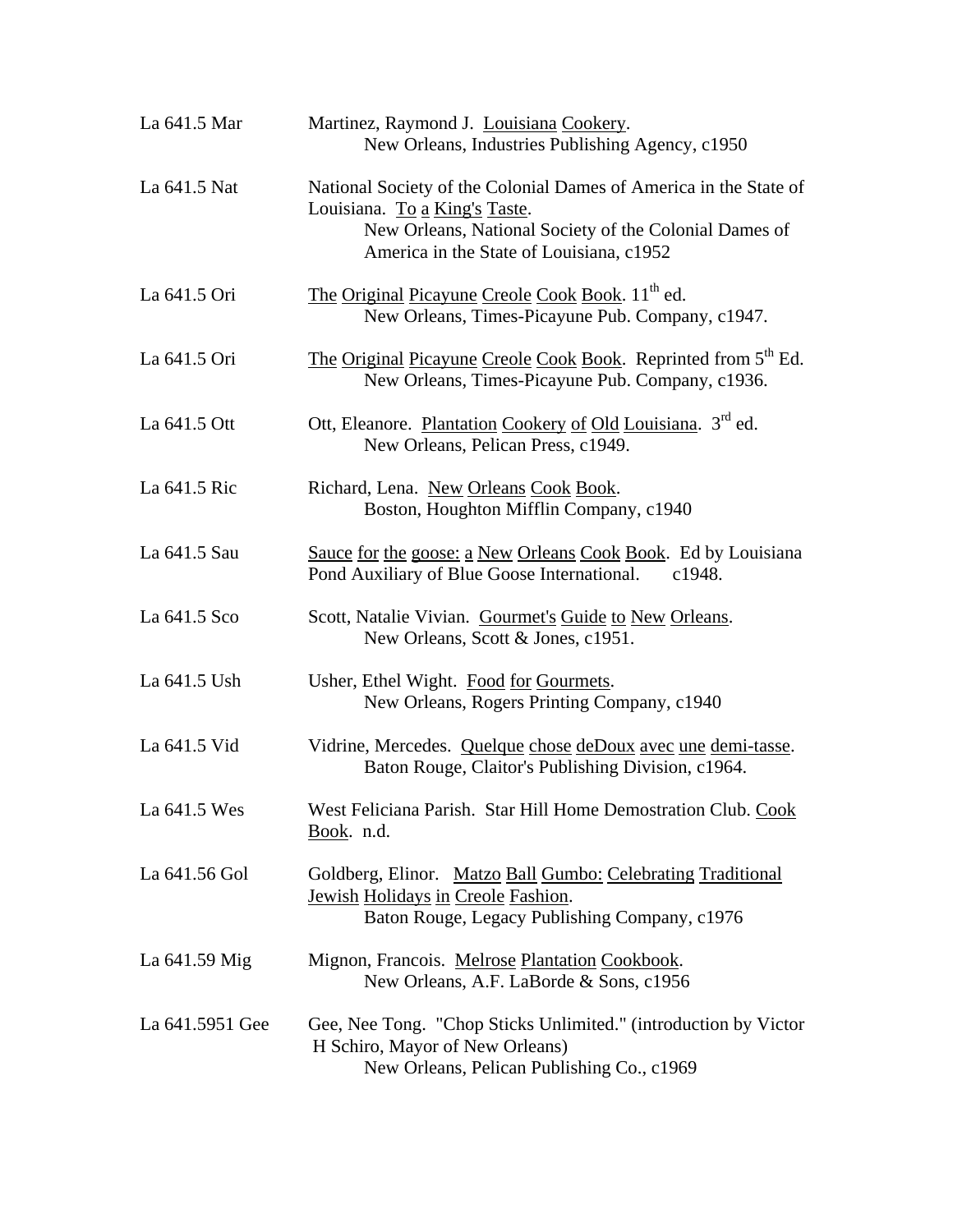| La 641.5975 Jac  | Jackson, Mahalia. Mahalia Jackson Cooks Soul.<br>Nashville TN, Aurora Publisher Incorporated, c1970                                           |
|------------------|-----------------------------------------------------------------------------------------------------------------------------------------------|
| La 641.59763 Ami | Amigas Club of Thibodaux, Louisiana. Bon Melange.<br>Thibodaux LA, Amigas Club, c1976.                                                        |
| La 641.59764 Bre | Bremer, Mary Moor. New Orleans Creole Recipes. 26 <sup>th</sup> Ed.<br>Waveland MS, Mary Moore Bremer, c1932. pub 1973                        |
| La 641.59763 Gif | Gifford, Alec. 22 New Orleans Restaurants.<br>New Orleans, Alec Gifford & GRQ Services, c1984                                                 |
| LA 641.59763 Hea | Hearn, Lefacadio. Creole Cook Book; a Literary and Culinary<br>Adventure. Originally pub 1885<br>New Orleans, Pelican Publishing House, c1967 |
| La 64159763 Lan  | Land, Mary. New Orleans Cuisine.<br>New York, A.S. Barnes and Co., c1969                                                                      |
| La 641.59763 LeR | LeRuth, Warren. Front Door, Back Door Cookbook.<br>New Orleans, Warren LeRuth, c1975                                                          |
| La 641.59763 McI | The 100 Year History of Tabasco and 10 Recipes That Helped<br>Make It Famous.<br>Avery Island LA, McIlhenny Co., c1968                        |
| La 641.59763 May | Maylie, Anna May Deano. Maylie's Table d'hote Recipes.<br>New Orleans, c1966.                                                                 |
| La 641.874 Art   | Arthur, Stanley Clisby. Famous New Orleans Drinks and How to<br>Mix Them.<br>Nouvelle Orleans, Hamanson Publisher, c1967                      |
| La 664.1 Sto     | <b>Story of Steen's Syrup and Its Famous Recipes.</b><br>Abbeville LA, C.S. Steen Syrup Mill(?), c1966(?)                                     |
| La 917.63 Fed    | Federal Writers' Project. New Orleans. New Orleans City Guide.<br>$(recipes$ pages 165-173)<br>Boston MA, Houghton Mifflin Co., c1938         |

PRIVATE COLLECTION

Godchaux Sugars. Famous Recipes from Old New Orleans. New Orleans, Godchaux Sugars, n.d.